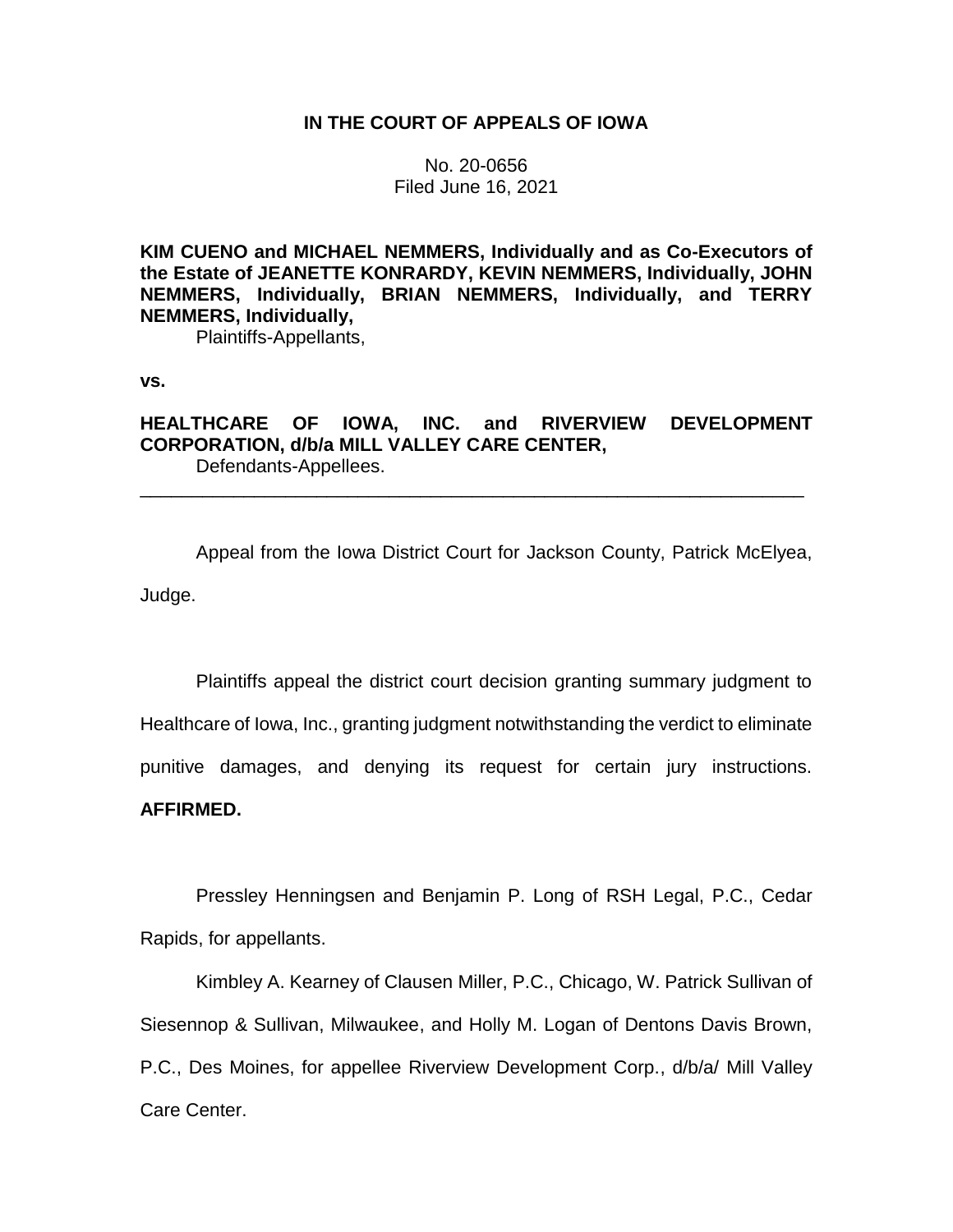Joseph D. Thornton of Smith Peterson Law Firm, LLP, Council Bluffs, for appellee Healthcare of Iowa, Inc.

Heard by Vaitheswaran, P.J., and Greer and Schumacher, JJ.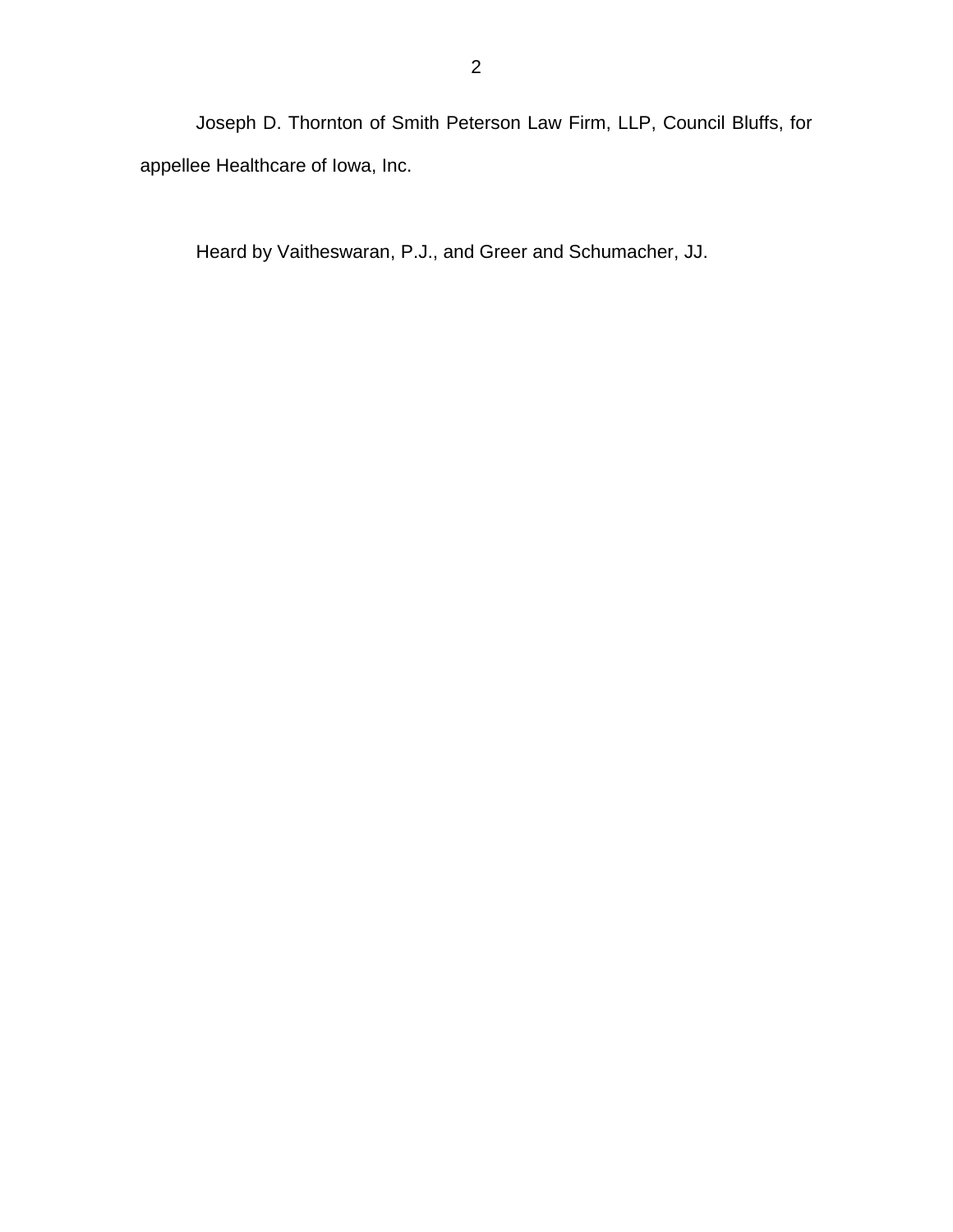### **SCHUMACHER, Judge.**

Plaintiffs appeal the district court decision granting summary judgment to Healthcare of Iowa, Inc. (HCI), denying its request for certain jury instructions, and granting judgment notwithstanding the verdict to eliminate punitive damages in the judgment against Riverview Development Corp., doing business as Mill Valley Care Center (Mill Valley). We affirm the district court's decision on all of the issues raised by plaintiffs on appeal.

### **I. Background Facts & Proceedings**

Jeanette Konrardy became a resident at Mill Valley on August 11, 2012, when she was eighty years old. Throughout her time in the facility she had a risk of falling. Konrardy had a stroke in July 2013, which increased her risk of falling. Mill Valley had a care plan for Konrardy. The care plan required a person to assist Konrardy on and off the toilet but did not require supervision while she was using the toilet. There was a care sign in Konrardy's room that designated the level of care she was to receive.

A certified nursing assistant (CNA), Megan Massey, testified that she often took Konrardy to the toilet in the morning and left her there while she went into Konrardy's adjoining room to put away her slipper socks. On January 19, 2016, Konrardy fell from the toilet, hitting her head. Konrardy died on January 24 as a result of injuries sustained from falling in the bathroom.

On May 11, 2017, Konrardy's estate and her children (the plaintiffs) filed an action against Mill Valley and HCI alleging they were negligent in their care of Konrardy, requesting compensatory and punitive damages. HCI had a consulting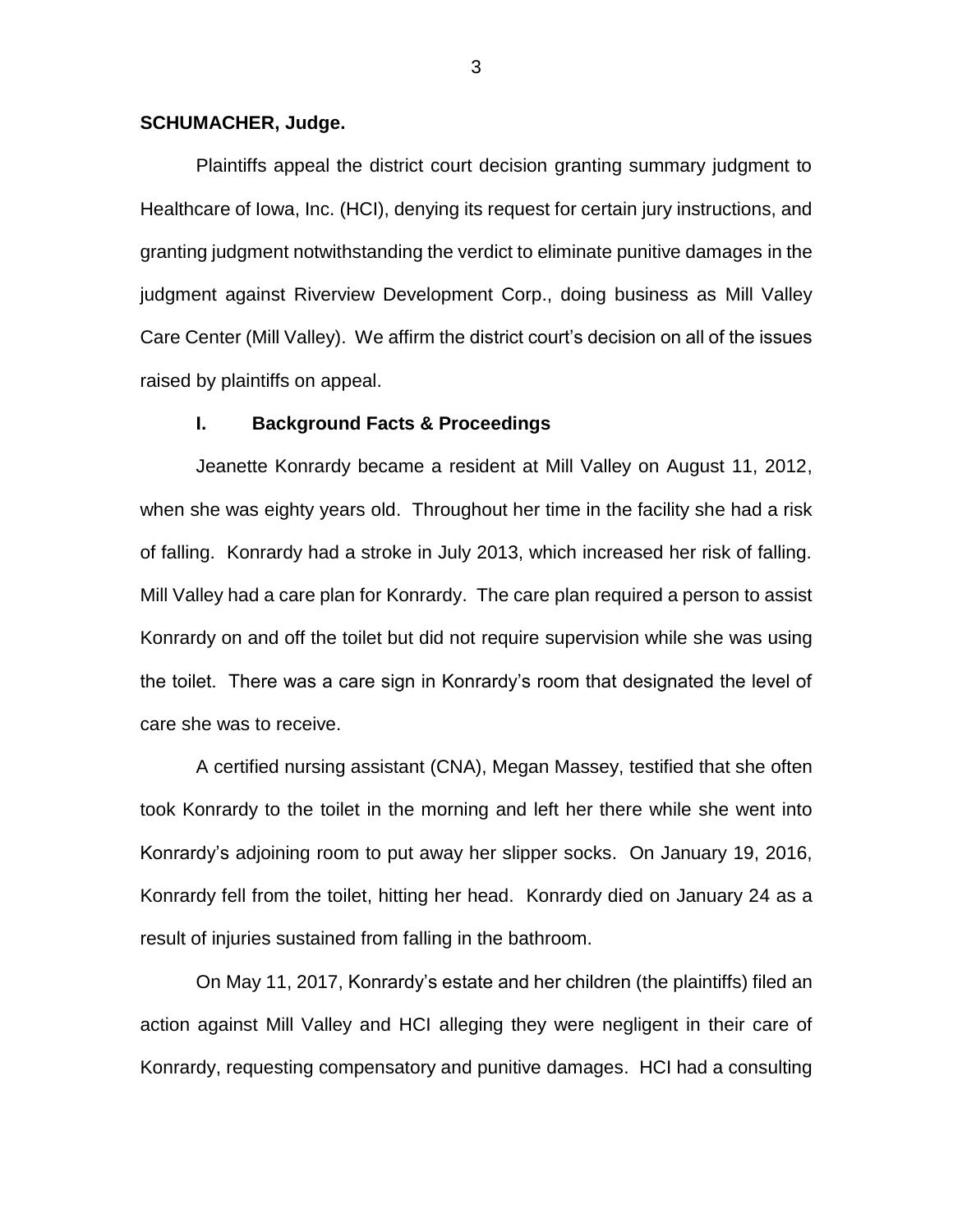agreement to assist Mill Valley in remaining compliant with regulations so it would continue to receive Medicare payments.

HCI filed a motion for summary judgment. It claimed it did not have an ownership interest in Riverview Development or Mill Valley and had no responsibility for the care of Konrardy. The plaintiffs resisted the motion. The district court granted the motion for summary judgment. The court found, "It is undisputed that Healthcare of Iowa, Inc. is not an owner of Mill Valley Care Center or Riverview Development Corporation. It is undisputed Healthcare of Iowa, Inc., does not train or supervise Mill Valley Care Center's nurses." The court also found, "Healthcare of Iowa only provided regulatory compliance and some budget supervision to Mill Valley. Based on the facts as submitted, the Court finds there is no legal basis for the defendant Healthcare of Iowa, Inc., to be held legally responsible for the injuries or death of the Decedent."

Prior to trial against Mill Valley, the plaintiffs requested jury instructions pertaining to state and federal regulations for the operation of nursing homes.<sup>1</sup> The

 $\overline{a}$ 

<sup>1</sup> Proposed instruction No. 700.10 provided:

Certain State and Federal codes are designed to protect the residents at care facilities such as those at Mill Valley Care Center. Jeanette Konrardy was a member of that class these laws and regulations were designed to protect.

Iowa Administrative Code requires that a nursing home may not admit or retain a resident who is in need of greater services than the facility can provide. Iowa Admin. Code § 481-58.12(1)(a).

Iowa Administrative Code requires that a nursing home maintain, and regularly update, a written individual healthcare plan, available to all staff, based on resident treatment decisions, the nature of the illness or disability, treatment, and care prescribed, including goals developed by each discipline providing services, treatment, or care. Iowa Admin. Code § 481-58.18(1).

Federal Regulations require that each resident must receive and the facility must provide the necessary care and services to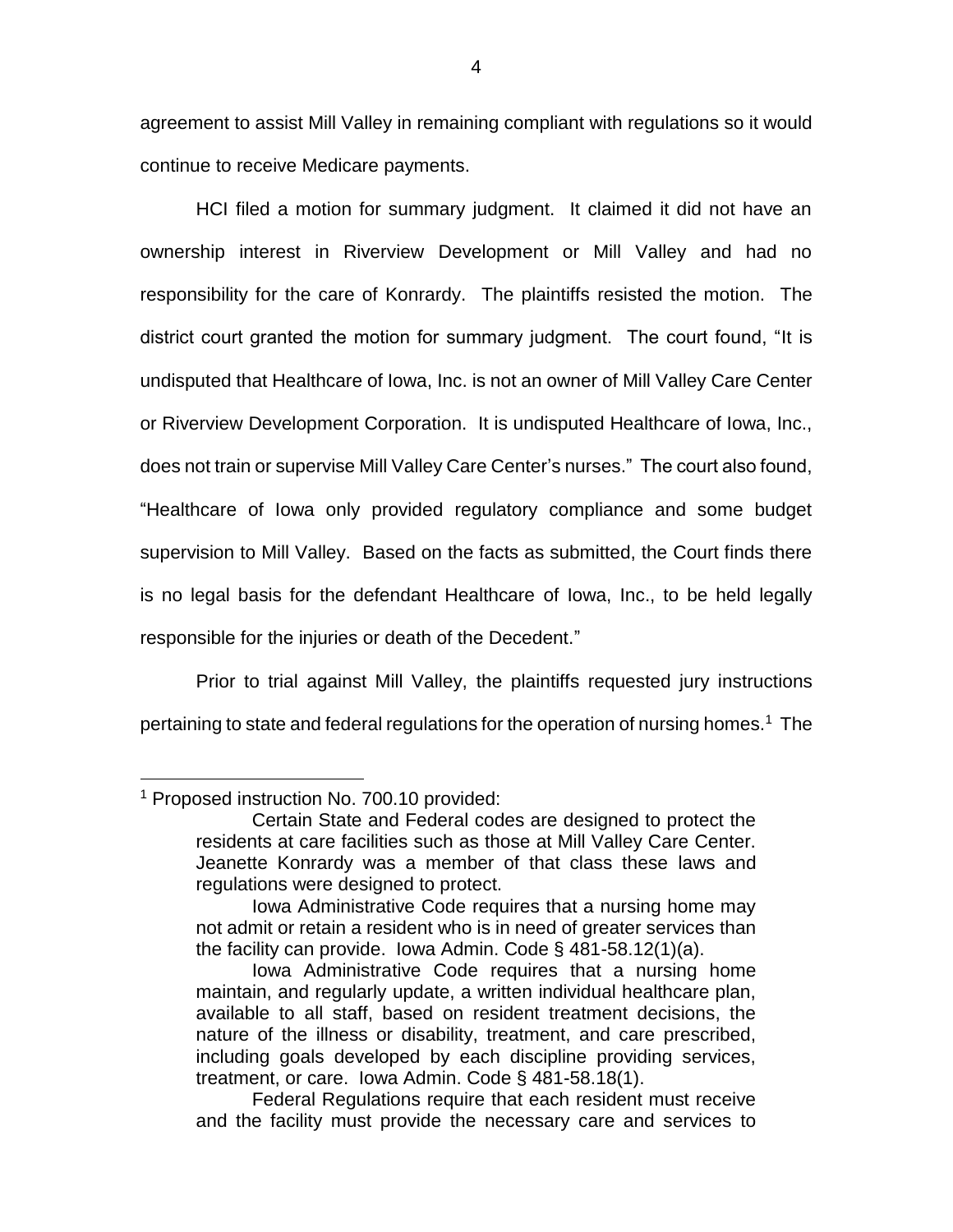attain or maintain the highest practicable physical, mental, and psychosocial well-being, consistent with the resident's comprehensive assessment and plan of care. 42 C.F.R. § 483.24.

 $\overline{a}$ 

Federal Regulations require a facility must have sufficient nursing staff with the appropriate competencies and skills sets to provide nursing and related services to assure resident safety and attain or maintain the highest practicable physical, mental, and psychosocial well-being of each resident, as determined by resident assessments and individual plans of care and considering the number, acuity and diagnoses of the facility's resident population in accordance with the facility assessment. 42 C.F.R. § 483.70(e)

Iowa Administrative Code requires that the health service supervisor (generally the "Director of Nursing") initiate preventative and restorative nursing procedures for each resident so as to achieve and maintain the highest possible degree of function, self-care, and independence based on resident choice, where practicable. Iowa Admin. Code § 481-58.20(5).

Federal Regulations require the facility must conduct initially and periodically a comprehensive, accurate, standardized, reproducible assessment of each resident's functional capacity. 42 C.F.R. § 483.20.

Federal Regulations require that nursing homes must keep medical records that are complete, accurately documented, readily accessible, and systematically organized. 42 C.F.R. § 483.70.

Iowa Administrative Code requires that written care plans must be interdisciplinary, current, revised as necessary and available for review. Iowa Admin. Code § 481-58.18(1).

Federal Regulations require facilities must provide services by sufficient numbers of personnel on a 24-hour basis to provide nursing care to all residents in accordance with resident care plans. 42 C.F.R. § 483.35.

Iowa Administrative Code requires a nursing home to have one licensed administrator who is in charge and responsible for the overall operation of the nursing facility. Iowa Admin. Code §§ 481- 58.9(1); 481-58.8(1).

Federal Regulations require nursing homes ensure "[t]he resident environment remains as free of accident hazards as is possible" and that "each resident receives adequate supervision and assistance devices to prevent accidents." 42 C.F.R.483.25(d).

Federal Regulations require nursing homes provide care to prevent the development of pressure ulcers, treat existing ulcers and prevent infection. 42C.F.R. 483.25(b).

Federal Regulations require nursing homes to provide a dignified existence, self-determination . . . and a facility must treat each resident with respect and dignity and care for each resident in a manner and in an environment that promotes maintenance or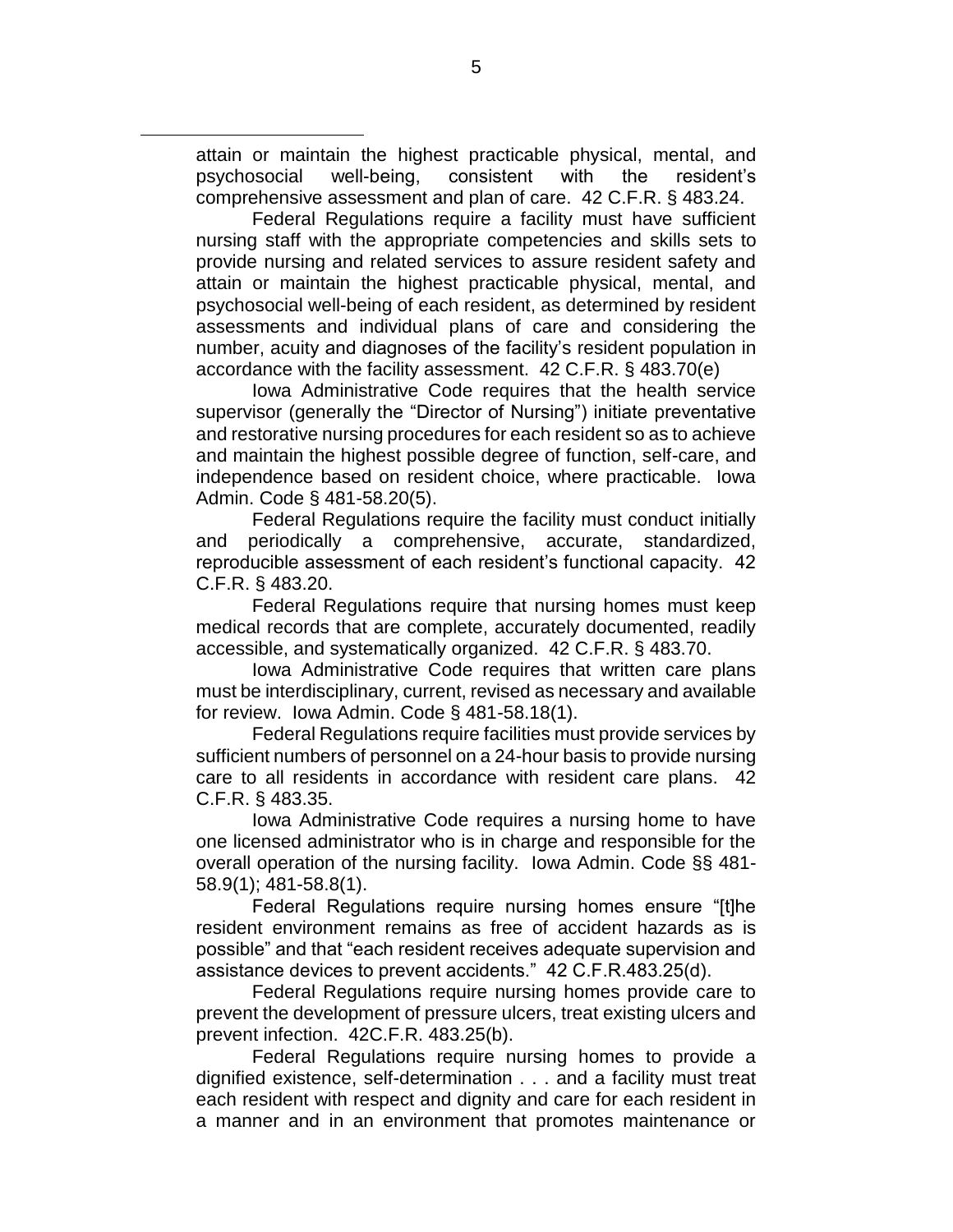district court denied the request to submit these instructions to the jury. The court ruled:

However, these regulations are not negligence per se, and the Court finds that if these regulations were given especially in conjunction with a theory of negligence being that Mill Valley failed to abide by all relevant State and Federal regulations, that that would amount to instructing the jury that it's negligence per se and that that would be inappropriate.

The court stated it would give a different instruction "which indicates that violations

of the regulations are relevant but are not conclusive proof of negligence."

After a trial at which both sides presented expert testimony, the jury found

Mill Valley was negligent. The plaintiffs were awarded \$800,000 in compensatory

damages and \$1.37 million in punitive damages. Mill Valley filed a motion for

judgment notwithstanding the verdict on the issue of punitive damages. The court

found:

 $\overline{a}$ 

In reviewing this case, the Court does not find the necessary intentional act, or willful and wanton conduct, which exacerbated the negligence of Mill Valley. The Court upholding the punitive damages award would blur the lines between negligence and willful and wanton conduct to the point that there would be no distinction. In sum, the Court finds that the jury's award of punitive damages to the Plaintiffs should be rescinded because the Plaintiffs did not prove at

Also, proposed instruction No. 700.11 provided:

enhancement of his or her quality of life, recognizing each resident's individuality. 42 C.F.R. 483.10

Iowa Administrative Code requires that a resident shall be treated with consideration, respect, and full recognition of dignity and individuality, including privacy in treatment and in care for personal needs." Iowa Admin. Code § 481-58.45.

You have received evidence of applicable safety customs and code provisions. Conformity with the provisions of a custom or safety code is evidence that Defendant was not negligent and violations of its provision is evidence that Defendant was negligent. Such evidence is relevant and you should consider it, but it is not conclusive proof.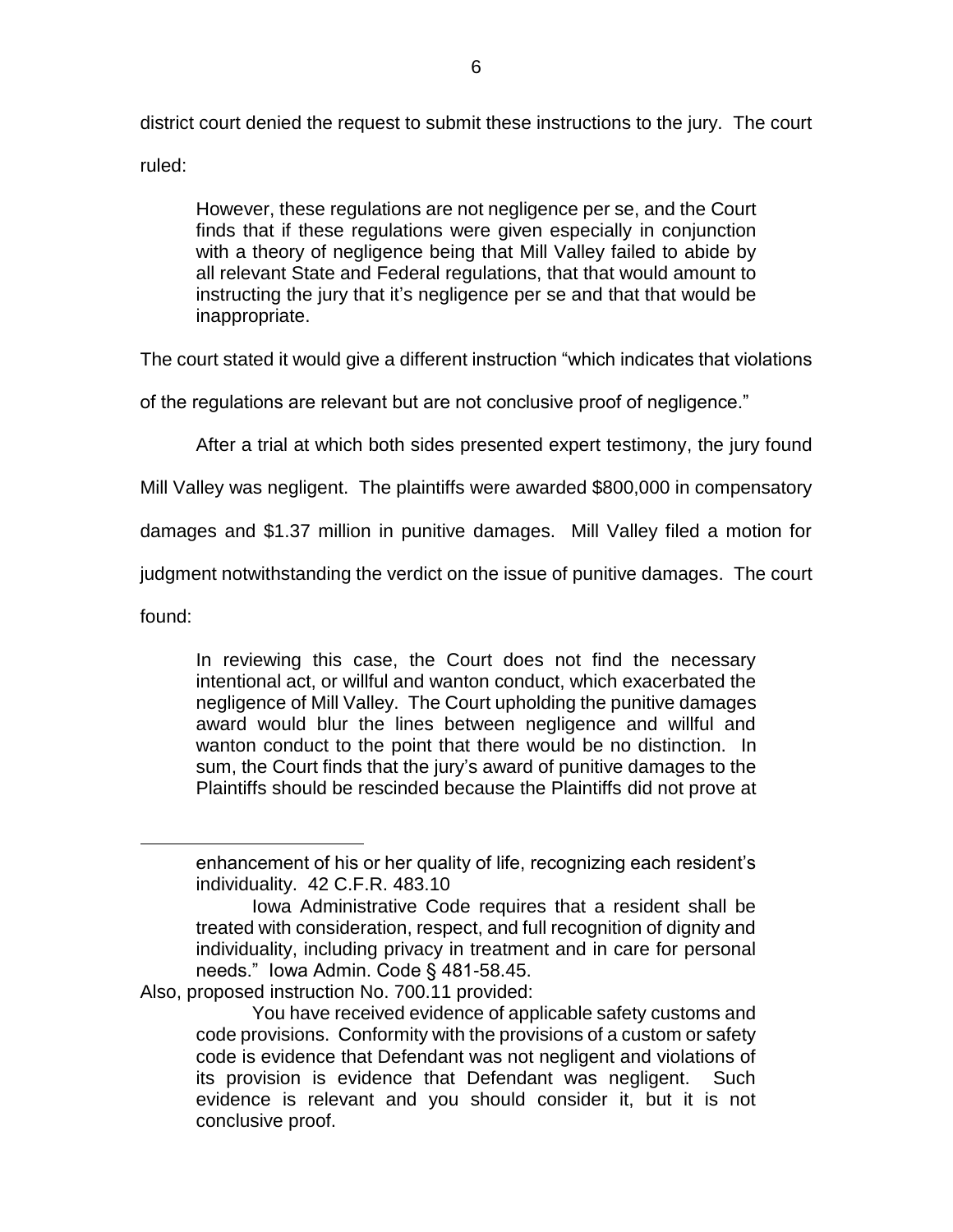trial that Mill Valley's negligent care of Ms. Konrardy met the willful and wanton requirement for punitive damages.

The court rescinded the judgment of \$1.37 million in punitive damages. Plaintiffs appeal the district court's decision.

## **II. Summary Judgment**

The plaintiffs claim the district court erred in granting summary judgment to

HCI. We review a district court's decision granting summary judgment for the

correction of errors of law. *Jones v. Univ. of Iowa*, 836 N.W.2d 127, 139 (Iowa

2013). The Iowa Supreme Court has stated:

A court should grant summary judgment if the pleadings, depositions, answers to interrogatories, and admissions on file, together with the affidavits, if any, show that there is no genuine issue as to any material fact and that the moving party is entitled to a judgment as a matter of law. In other words, summary judgment is appropriate if the record reveals a conflict only concerns the legal consequences of undisputed facts. When reviewing a court's decision to grant summary judgment, we examine the record in the light most favorable to the nonmoving party and we draw all legitimate inferences the evidence bears in order to establish the existence of questions of fact.

*Id.* at 139–40 (quoting *Pitts v. Farm Bureau Life Ins. Co.*, 818 N.W.2d 91, 96–97

(Iowa 2012)). "Even if the facts are undisputed, summary judgment is not proper if reasonable minds could draw different inferences from them and thereby reach different conclusions." *Morris v. Steffes Group, Inc.*, 924 N.W.2d 491, 496 (Iowa 2019) (citation omitted). The party seeking summary judgment has the burden to show there are no genuine issues of material fact and the party is entitled to a judgment as a matter of law. *Id.*

**A.** The plaintiffs assert there was a genuine issue of material fact concerning whether HCI had an ownership interest in Mill Valley. The plaintiffs'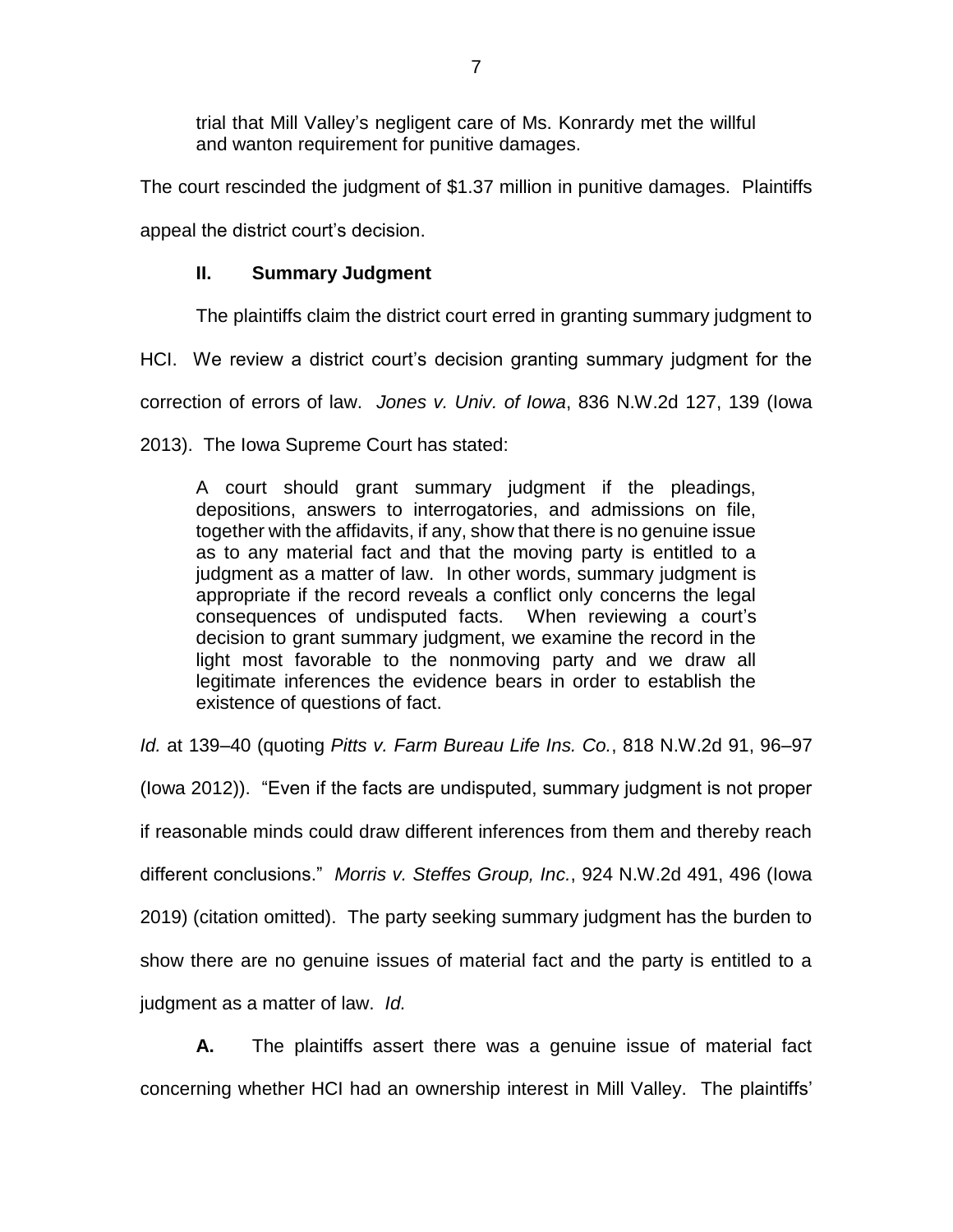claims are based on an entry on the Medicare.gov website, which reflected HCI had a twenty percent ownership interest in Mill Valley, and David Chensvold, the president of HCI, had a ten percent interest. HCI, David, and Donald Chensvold<sup>2</sup> were also listed under Operational/Managerial Control. This information was retrieved on December 14, 2018. When the Medicare.gov website was viewed on September 26, 2019, it did not show any ownership interest by HCI or David, and instead, they were only listed under Operational/Managerial Control.

Michael Jenkins, an attorney, submitted an affidavit stating the Medicare website contained a historical error that incorrectly listed Donald, David, and HCI as owners of Mill Valley.<sup>3</sup> Jenkins stated that he submitted new paperwork, which was accepted by Medicare on March 4, 2019, to show the corrected ownership of Mill Valley. Also, Robert Dempewolf, the president of Mill Valley, submitted an affidavit stating that Donald, David, and HCI never had any ownership interest in Mill Valley. In a deposition, Thomas Wagg, a vice-president of HCI, testified HCI was not an owner or shareholder in any other businesses.

In a negligence claim, plaintiffs must show (1) the existence of a duty, (2) a failure to perform that duty, (3) proximate cause, and (4) damages. *Bockelman v. Iowa Dep't of Transp*., 366 N.W.2d 550, 552 (Iowa 1985). "Although claims of negligence are seldom capable of summary adjudication, the threshold determination of whether the defendant owes the plaintiff a duty of care is always

 $\overline{a}$ 

<sup>2</sup> Donald is the previous president of HCI and the father of David. Donald has retired and is no longer involved in HCI.

<sup>&</sup>lt;sup>3</sup> Jenkins stated a former employee of HCI had incorrectly filed information concerning ownership because the employee "did not understand the prompts related to ownership."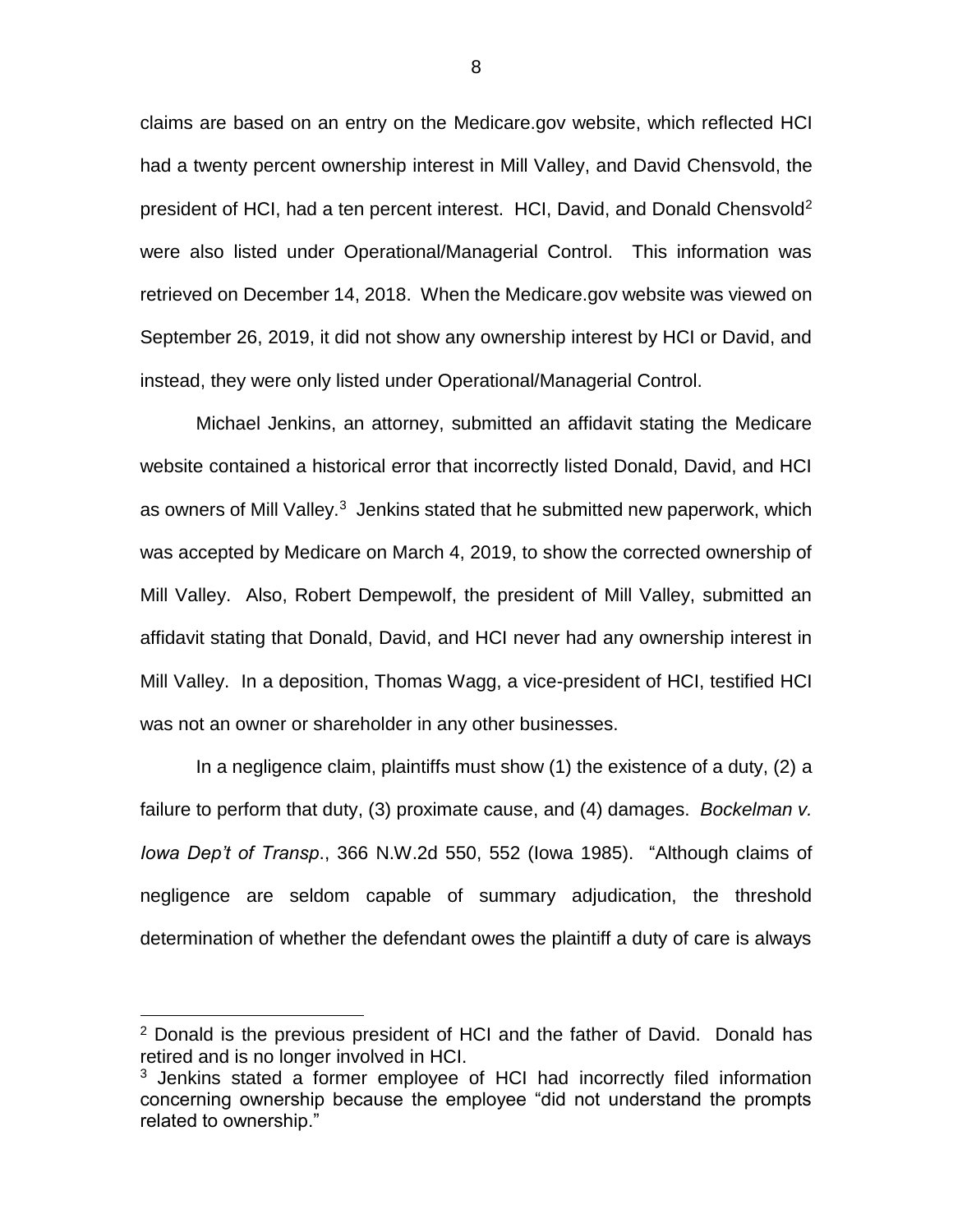a legal question for the court." *Robinson v. Poured Walls of Iowa, Inc.*, 553 N.W.2d 873, 875 (Iowa 1996). Where the defendant does not owe a duty to the plaintiffs, summary judgment is appropriate. *Van Essen v. McCormick Enters. Co.*, 599 N.W.2d 716, 721 (Iowa 1999); *see also Estate of Fields v. Shaw*, 954 N.W.2d 451, 455 (Iowa Ct. App. 2020) (finding summary judgment appropriate when defendant maintained no control over another business, and therefore owed no duty to plaintiffs).

The district court found, "It is undisputed that Healthcare of Iowa, Inc. is not an owner of Mill Valley Care Center or Riverview Development Corporation." The court concluded HCI did not owe a duty to plaintiffs and it should not be held legally responsible for Konrardy's injuries. An erroneous entry on a form, standing alone, does not show ownership. We find no error in the district court's conclusion.

**B.** The plaintiffs also assert there is a genuine issue of material fact regarding HCI's level of management, operation, and control over Mill Valley. They claim HCI owed a duty to Konrardy because it provided services necessary for the protection of the patients, such as requiring Mill Valley to follow government regulations. The plaintiffs contend HCI had control of the day-to-day operations of Mill Valley.

On April 1, 2013, HCI and Mill Valley entered into a "Consulting Agreement," which listed the services to be provided by HCI, including developing a budget, assistance with long-range planning, and assistance and advice regarding government regulations. The agreement stated,

All employees of the nursing home are in the employ of the owner and not the Consultant, and the Consultant is in no way liable to the

9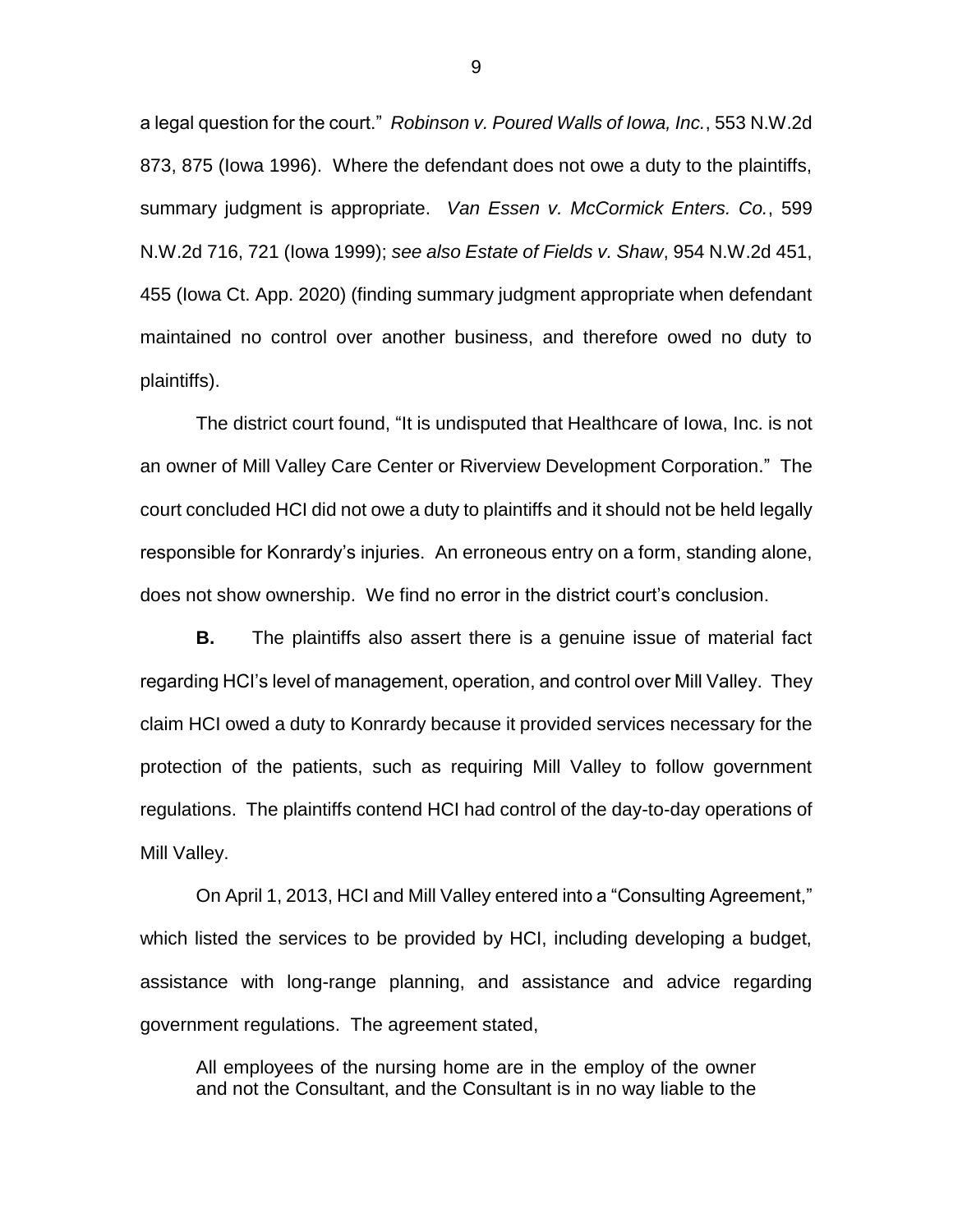Owner or others for any act or omission on the part of any employee, whether due to negligence of the employee or otherwise.

HCI was paid for its services to Mill Valley.

The district court determined, "It is undisputed Healthcare of Iowa, Inc., does not train or supervise Mill Valley Care Center's nurses." The extent of HCI's involvement in the operations of Mill Valley is set out in the "Consulting Agreement." HCI was not involved in the day-to-day care of the patients. There was no evidence to show HCI was involved in the assessment of Konrardy that determined she could be left on the toilet alone or the actions of the CNA who followed that assessment. In general, liability follows control. *See McCormick v. Nikkel & Assocs., Inc.*, 819 N.W.2d 358, 374 (Iowa 2012). We conclude the district court did not err in finding HCI did not have control over Mill Valley so that it should be liable for the actions of Mill Valley's employees.

**C.** Finally, the plaintiffs assert there is a genuine issue of material fact in relation to HCI's role in the causation of Konrardy's death. They claim Mill Valley was negligent by (1) having an incomplete assessment of Konrardy, (2) not having adequate staffing for the facility, and (3) not adequately training staff. The plaintiffs contend HCI was involved in the decision-making process that led to these problems and so it should also be liable.

The district court found,

[HCI] provided to no services to [Konrardy], express or implied under Iowa Law.

Healthcare of Iowa only provided regulatory compliance and some budget supervision to Mill Valley. Based on the facts as submitted, the Court finds there is no legal basis for the defendant Healthcare of Iowa, Inc., to be held legally responsible for the injuries or death of the Decedent.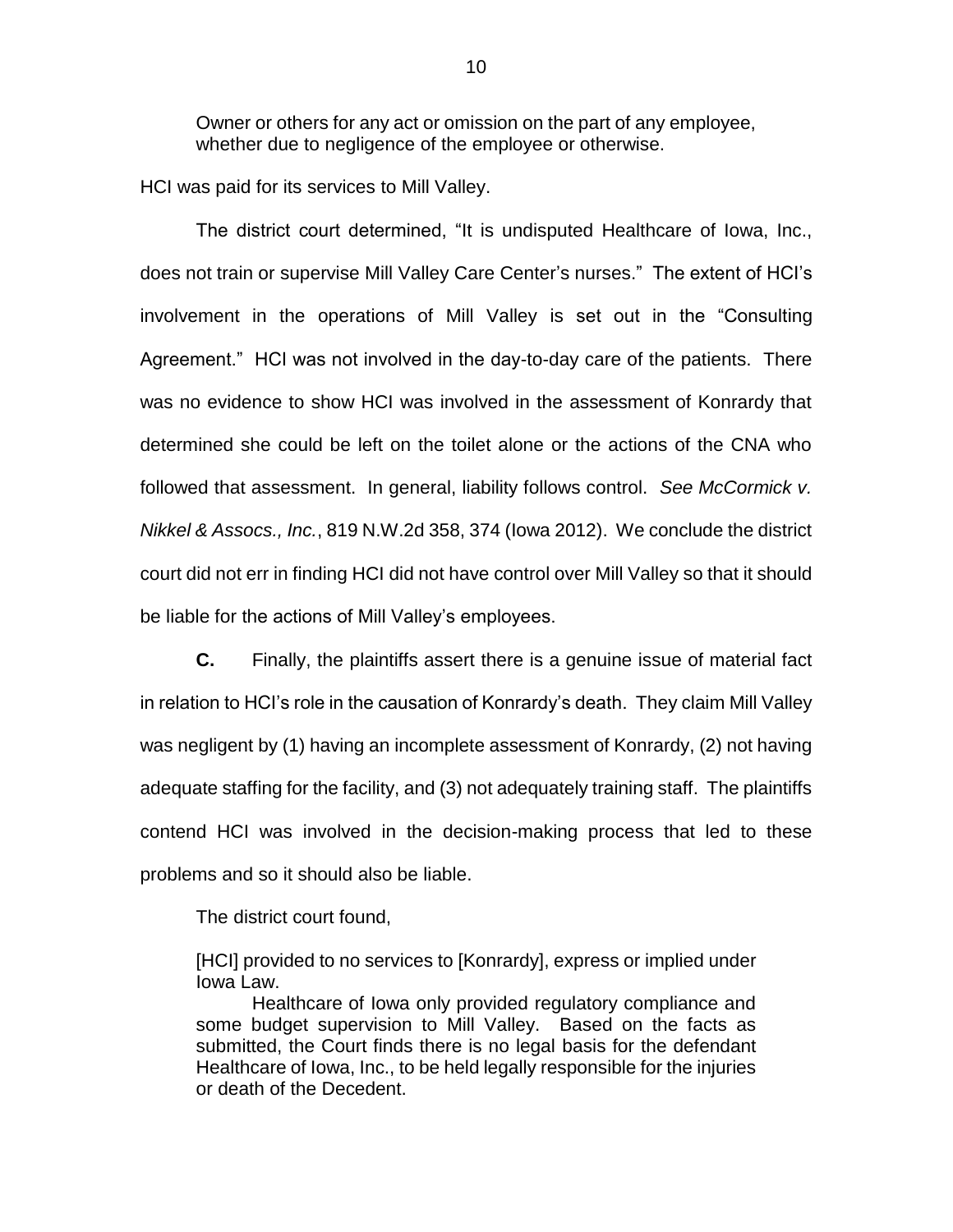We conclude the district court did not err in concluding HCI did not owe a duty of care to Konrardy. The plaintiffs' vague statement that HCI *might* have been involved in decisions that ultimately affected Konrardy does not generate a genuine issue of material fact.

**D.** Considering all of the issues raised by plaintiffs, we conclude the district court did not err in granting summary judgment to HCI. "An issue is 'genuine' if the evidence in the record 'is such that a reasonable jury could return a verdict for the nonmoving party.'" *Honomichl v. Valley View Swine, LLC*, 914 N.W.2d 223, 230 (Iowa 2018) (citation omitted). Plaintiffs did not show a genuine issue of material fact to support their claim that HCI had an ownership interest in Mill Valley, that it managed or controlled the employees in the company, or that HCI engaged in negligent acts that led to Konrardy's death. We affirm the district court's grant of summary judgment to HCI.

#### **III. Jury Instructions**

The plaintiffs claim the district court should have provided their proposed instructions to the jury. They state the instructions accurately set out the applicable law, and the subject is not covered in the other instructions. The plaintiffs contend the court should have instructed the jury on safety standards applicable to nursing homes. They assert Mill Valley's failure to abide by the regulatory standards was evidence of negligence. They also state that they were prejudiced by the court's failure to give these instructions.

"Our standard of review for jury instructions is whether prejudicial error by the trial court has occurred." *Thavenet v. Davis*, 589 N.W.2d 233, 236 (Iowa 1999). The jury found Mill Valley was negligent and awarded plaintiffs \$800,000 in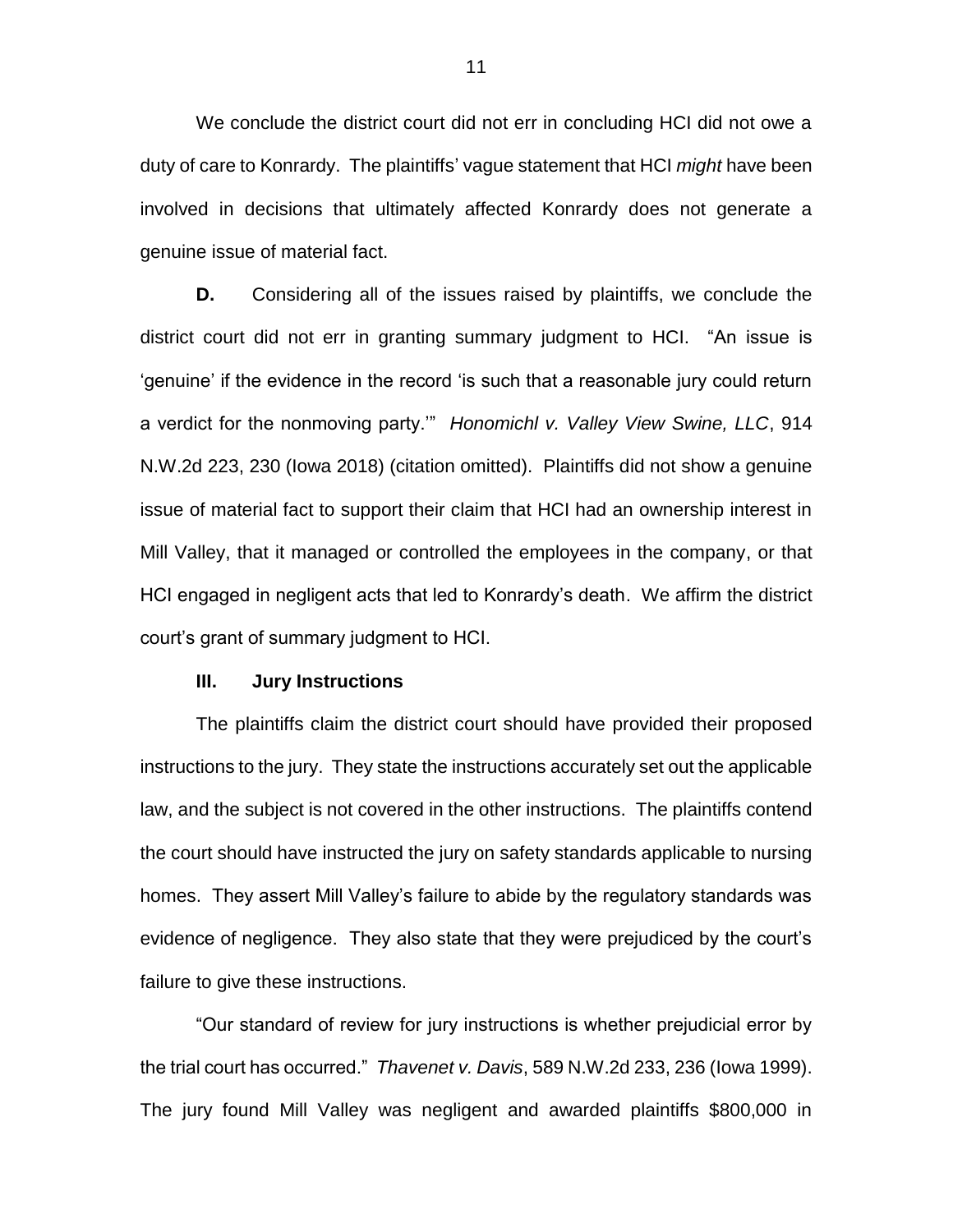compensatory damages. "This court has consistently held that errors against a party are cured by a verdict in that party's favor unless the error was prejudicial with respect to the amount of recovery." *Brant v. Bockholt*, 532 N.W.2d 801, 803 (Iowa 1995).

The proposed jury instructions go to the issue of negligence, not the amount of recovery. We conclude plaintiffs were not prejudiced by the district court's decision denying their request to submit the proposed instructions. Any error by the court was remedied by the favorable verdict for plaintiffs. *See id.*; *Morrison on Behalf of Estate of Morrison v. Grundy Cnty. Rural Elec. Coop.*, No. 17-1001, 2019 WL 320178, at \*4 (Iowa Ct. App. Jan. 23, 2019).

At oral arguments, the plaintiffs urged the proposed jury instruction would bolster the punitive damage record if the jury had been allowed to consider it. But even without the instruction, the jury awarded a significant punitive damage award; thus, it is difficult to see how the failure to submit the instruction prejudiced the plaintiffs with respect to the amount of recovery for those damages. *See Brant*, 532 N.W.2d at 803. Here, we also find plaintiffs were not prejudiced on their claim for punitive damages by the district court's ruling on the issue of the proposed jury instructions. The jury awarded plaintiffs punitive damages and we find they were not prejudiced by the decision to deny their request for instructions on nursing home regulations.<sup>4</sup> Again, any error was remedied by the favorable jury verdict for plaintiffs. *See id.*

 $\overline{a}$ 

<sup>&</sup>lt;sup>4</sup> Although we determine the district court properly granted Mill Valley's motion for judgment notwithstanding the verdict on the issue of punitive damages, the jury instructions were not a reason for the court's decision to grant the motion. We conclude plaintiffs were not prejudiced by the instructions given to the jury because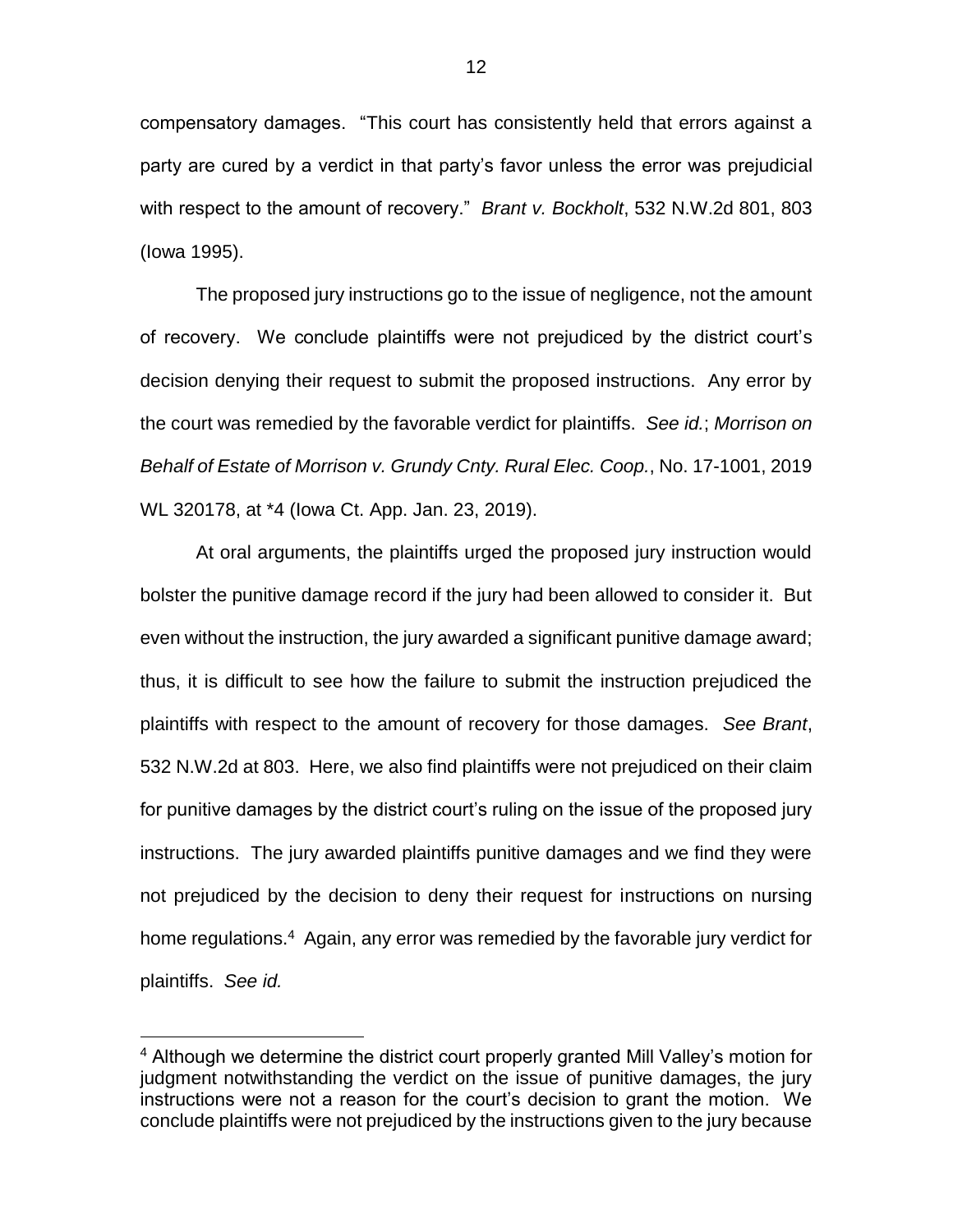## **V. Judgment Notwithstanding the Verdict**

The jury awarded plaintiffs \$800,000 as compensatory damages based on Mill Valley's negligence. This verdict is not challenged on appeal. The jury additionally determined Mill Valley should pay \$1.37 million in punitive damages based on a finding Mill Valley's conduct "constituted willful and wanton disregard for the rights or safety of Jeanette Konrardy." The jury found Mill Valley's conduct was directed specifically at Konrardy.

Mill Valley filed a motion for judgment notwithstanding the verdict, challenging the award of punitive damages. It claimed there was not clear and convincing evidence in the record to support a finding that it had a willful and wanton disregard for Konrardy's rights or safety, or that its conduct was specifically directed at her.

We review a district court's ruling on a motion for judgment notwithstanding the verdict for the correction of errors at law. *Royal Indem. Co. v. Factory Mut. Ins. Co.*, 786 N.W.2d 839, 846 (Iowa 2010). A motion for judgment notwithstanding the verdict may be granted if there is not sufficient evidence to support each element of the plaintiffs' claims. *Seastrom v. Farm Bureau Life Ins. Co.*, 601 N.W.2d 339, 347 (Iowa 1999). "We view the evidence in the light most favorable to the party against whom the motion was made, taking into consideration every legitimate inference that may fairly and reasonably be made." *Willey v. Riley*, 541 N.W.2d 521, 526 (Iowa 1995).

 $\overline{a}$ 

13

the jury awarded the plaintiffs punitive damages. In a separate issue, we determine the award of punitive damages is not warranted under the law.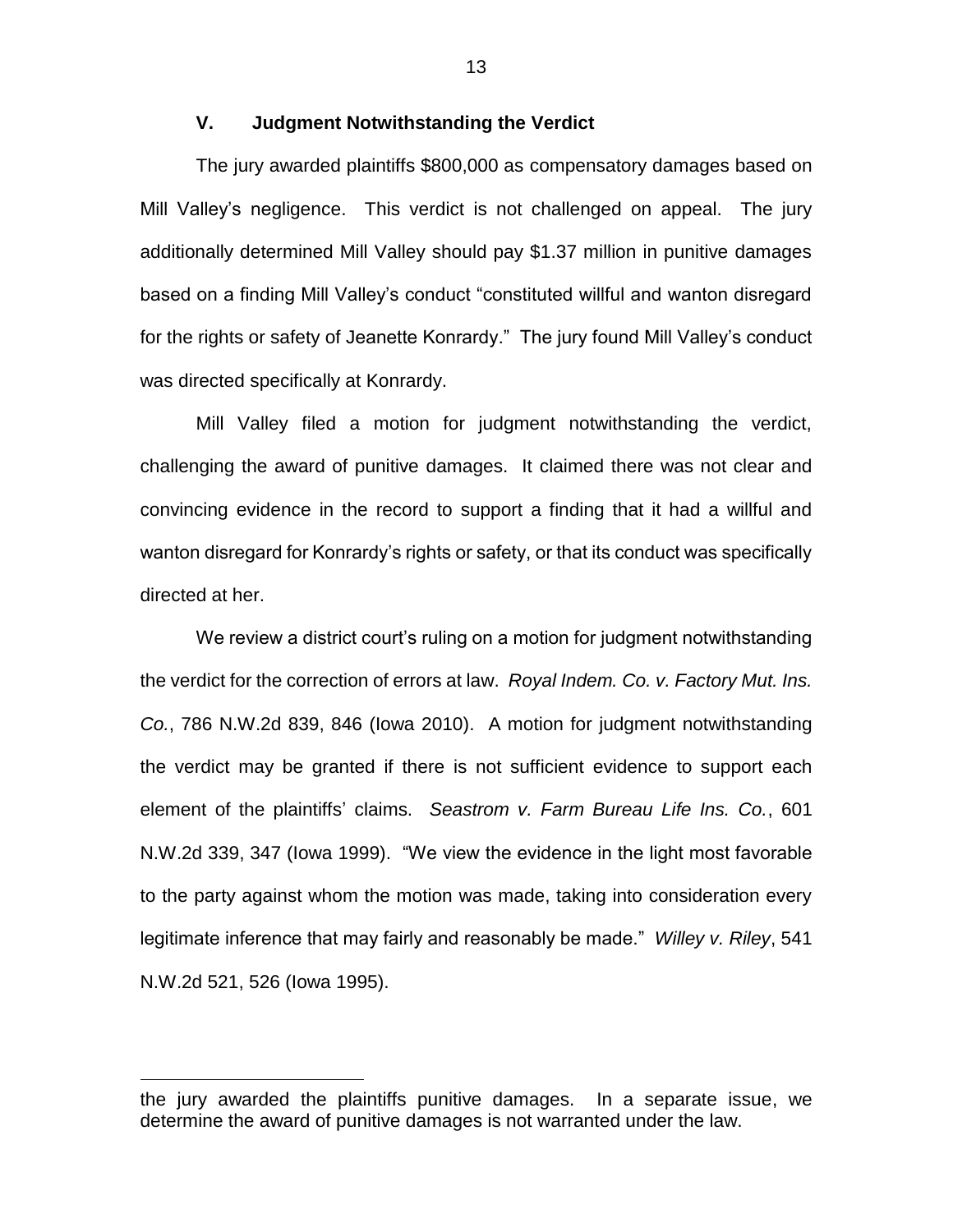Plaintiffs assert that we should review the evidence de novo, citing *Schlegel v. Ottumwa Courier*, 585 N.W.2d 217, 221 (Iowa 1998). In *Schlegel*, the Iowa Supreme Court states:

When the district court considers a motion for [judgment notwithstanding the verdict], it must view the evidence in the light most favorable to the party against whom the motion is made. The district court follows these same principles on a motion for directed verdict. On our review, we consider the evidence in the same way, asking whether there was sufficient evidence to generate a jury question.

585 N.W.2d at 221 (citations omitted). The court is not stating that we should review the evidence de novo. *See id.* In stating that we should "consider the evidence in the same way," the court is stating that we "must view the evidence in the light most favorable to the party against whom the motion is made." *See id.*; *see also Kellogg v. Rhodes*, 4 N.W.2d 412, 416 (Iowa 1942) (stating that in considering a motion for judgment notwithstanding the verdict, "[w]e are not permitted to review the evidence de novo and decide the case we think proper").

Punitive damages may be awarded if a jury finds (1) "by a preponderance of clear, convincing, and satisfactory evidence, the conduct of the defendant from which the claim arose constituted willful and wanton disregard for the rights or safety of another," and (2) "the conduct of the defendant was directed specifically at the claimant, or at the person from which the claimant's claim is derived." Iowa Code § 668A.1(1), (2) (2017).

"Punitive damages are not compensatory; they are for punishment and deterrence." *Beeman v. Manville Corp. Asbestos Disease Comp. Fund*, 496 N.W.2d 247, 255 (Iowa 1993). Section 668A.1 "requires proof, by a preponderance of clear, convincing, and satisfactory evidence, that the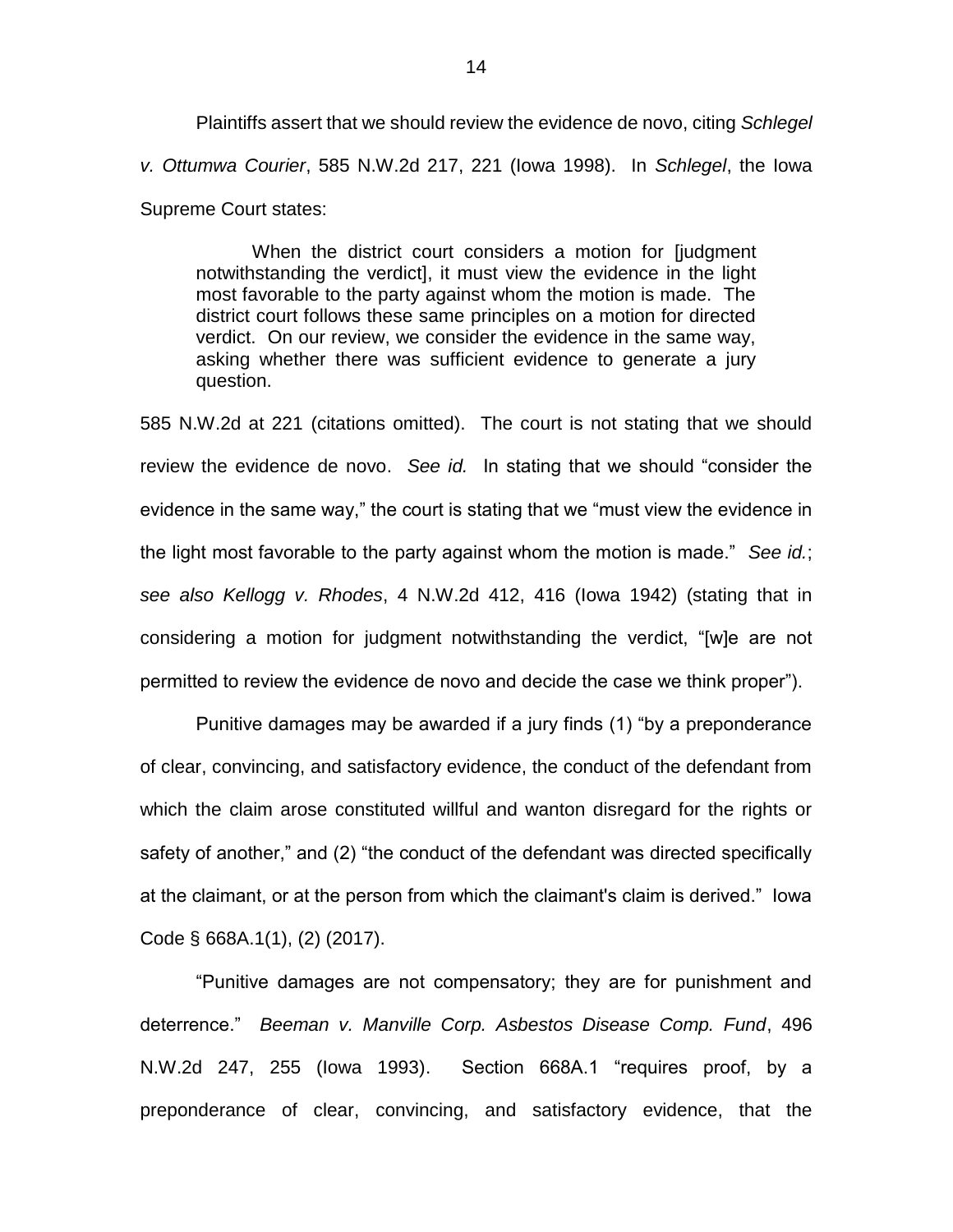defendant's conduct amounted to a willful and wanton disregard for the rights or safety of another." *Seastrom*, 601 N.W.2d at 347. "Punitive damages must be related to the defendant's wrongful conduct." *Beeman*, 496 N.W.2d at 255.

Punitive damages are not awarded for merely objectionable or negligent conduct. *Kinseth v. Weil-McLean*, 913 N.W.2d 55, 79 (Iowa 2018). The Iowa Supreme Court has stated:

Punitive damages are only appropriate when a tort is committed with "either actual or legal malice." "Actual malice may be shown by such things as personal spite, hatred, or ill-will and legal malice may be shown by wrongful conduct committed with a willful or reckless disregard for the rights of another."

*Wolf v. Wolf*, 690 N.W.2d 887, 893 (Iowa 2005) (citations omitted). "To receive punitive damages, plaintiff must offer evidence of defendant's persistent course of conduct to show no care by defendant with disregard for the consequences." *Beeman*, 496 N.W.2d at 255.

In assessing the award of punitive damages, the district court reviewed four areas: (1) the assessments of Konrardy by Mill Valley; (2) the fall on January 19, 2016; (3) Mill Valley's documentation of the incident; and (4) evidence of falls by other patients at Mill Valley. The court also reviewed expert testimony on these issues. The court concluded that Mill Valley's conduct was merely objectionable and negligent. The court found Mill Valley did not engage in willful and wanton conduct that would support an award of punitive damages. The court granted Mill Valley's motion for judgment notwithstanding the verdict and rescinded the award of punitive damages.

We find the district court did not err in its conclusion the plaintiffs failed to present sufficient evidence to show Mill Valley engaged in willful and wanton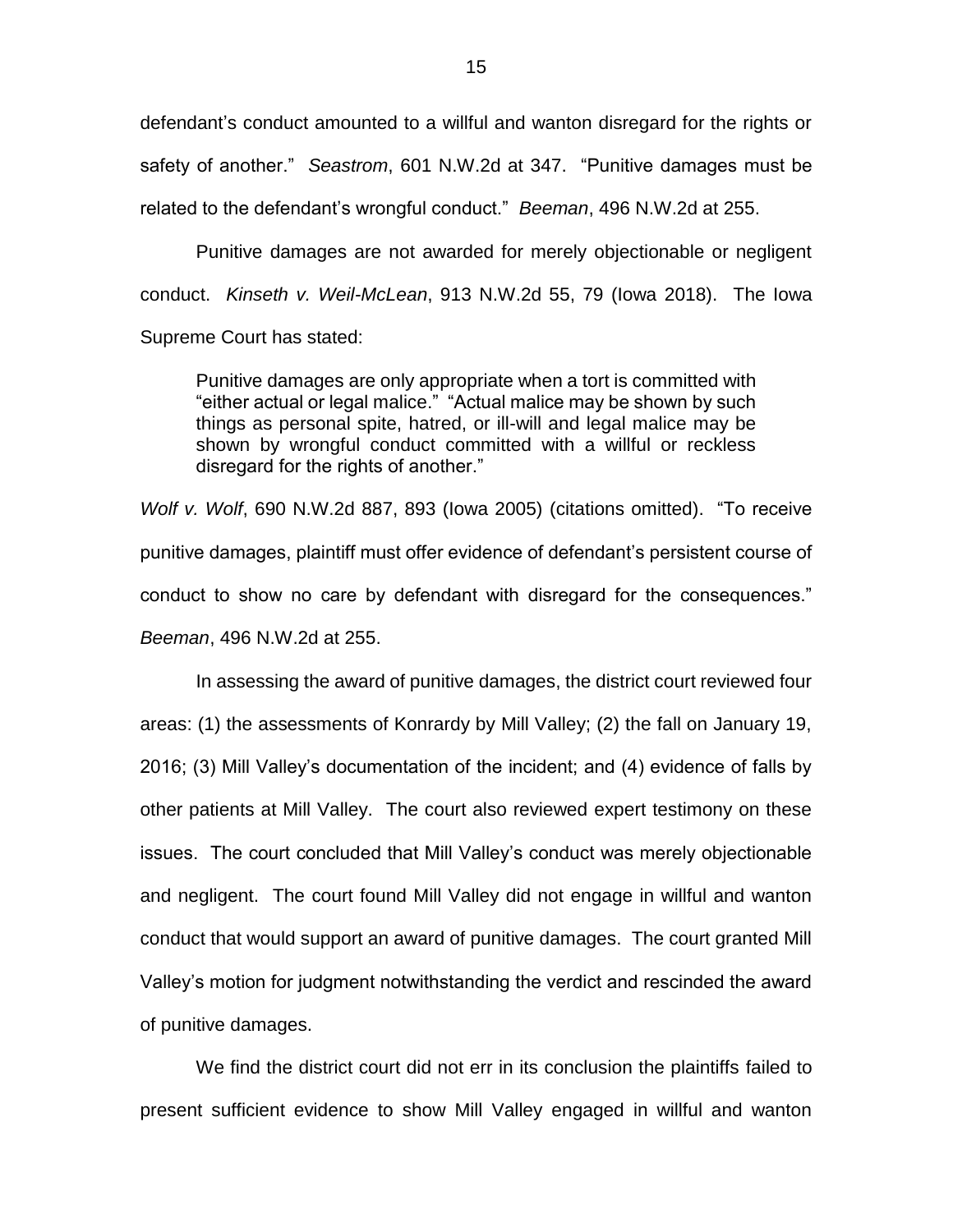conduct. The plaintiffs did not present any evidence of actual malice, which would be shown by "personal spite, hatred, or ill-will" *See Wolf*, 690 N.W.2d at 893. Additionally, they did not present evidence that the conduct that was the basis for the negligence claim was committed with a willful or reckless disregard for the rights of another. *See id.* For an award of punitive damages, the plaintiffs would need to show Mill Valley engaged in a persistent course of conduct in regard to Konrardy with a disregard of the consequences of their actions. *See Beeman*, 496 N.W.2d at 255.

The evidence showed a nurse employed by Mill Valley assessed Konrardy and determined she needed assistance getting on and off the toilet but did not designate that she needed assistance while on the toilet. There was no evidence Konrardy had fallen while using the toilet in the past. The CNA followed the assessment while caring for Konrardy on the day she fell. The plaintiffs did not show Mill Valley intentionally concealed information by changing documentation, as there was also evidence to show the changes were due to updates in information. The evidence of falls at Mill Valley by other people, one four and onehalf years earlier and one eleven months later, do not show Mill Valley persistently ignored the safety of the patients at the facility. There was evidence from experts that falls were a common occurrence at nursing homes.

While Mill Valley's conduct may constitute negligence, as the jury found, there is no evidence Mill Valley engaged in a persistent course of conduct that showed a disregard of the consequences of the assessment. *See id.* We do not infer recklessness from every negligent act. *Miranda v. Said*, 836 N.W.2d 8, 34